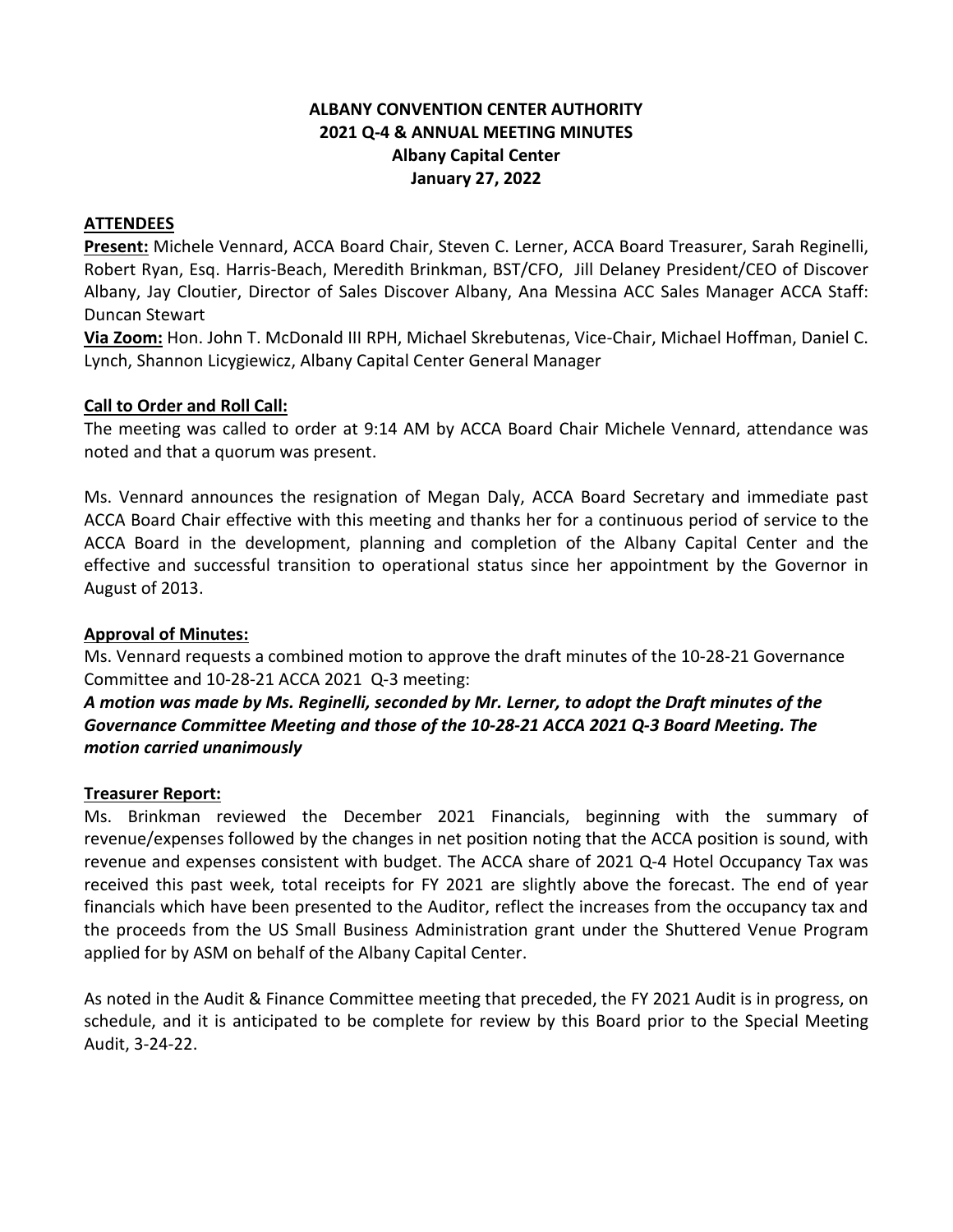# **Page 2 of 5 1-25-22**

# **Annual Meeting:**

Ms. Vennard refers to the memo from counsel and asks Mr. Ryan to proceed. Mr. Ryan summarizes the ACCA Policies and reviews the proposed slate of officers as:

- Michele Vennard, Chairperson
- Daniel C. Lynch, Vice Chair
- Steve Lerner, Treasurer
- Sarah Reginelli, Secretary

Ms. Vennard requests a motion to approve the resolution electing the slate of officers as presented. *A motion was made by Ms. Daly, seconded by Mr. McDonald, to accept the ACCA 2022 Slate of Officers The motion carried unanimously*

Ms. Vennard offers her thanks to the officers for accepting the positions.

Ms. Vennard confirms the status of the committees and that no changes are planned for 2021

Mr. Ryan confirms that the Governance Committee met to review the Investment policy and Property Disposition Guidelines, that there were no changes to either in 2021. The recommendation of the Committee is for the ACCA Board to re-state both policies.

Ms. Vennard requests a motion to approve the resolution re-stating the Investment Policy: *A motion was made by Mr. Hoffman, seconded by Ms. Reginelli to adopt, and restate the Investment Policy. The motion carried unanimously*

Ms. Vennard requests a motion to approve the resolution re-stating the Property Disposition policy: *A motion was made by Mr. Lynch, seconded by Ms. Reginelli to adopt, and restate the Property Disposition Policy; The motion carried unanimously.*

Mr. Stewart presents the second amendment to the existing MOU by and between the ACCA and the ACCVB in which the terms are restated, adjustments in how services will be rendered are made, includes updated authorizing persons, but does not substantively change cost.

Mr. Ryan details the history of the MOU and that it has been similarly amended in the past to reflect changes in the needs of this facility and how the marketing and economic impact review services are provided by the ACCVB.

Ms. Vennard requests a motion to approve the amendment to the MOU with ACCVB.

*A motion was made by Mr. McDonald, seconded by Mr. Hoffman to authorize the Second Amendment to the MOU with the ACCVB; The motion carried unanimously*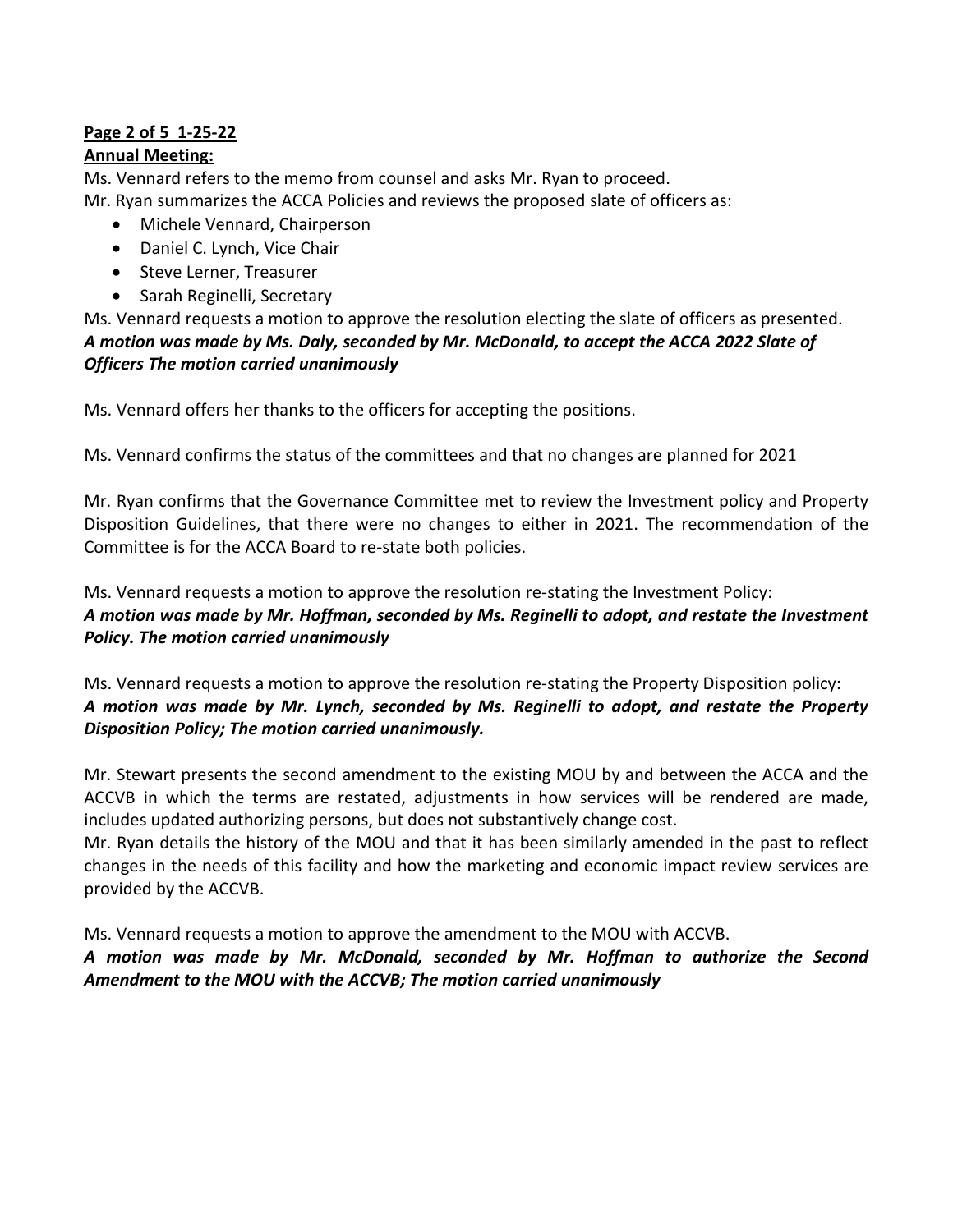### **Page 3 of 5 1-27-22**

### **Economic Impact Committee Report**:

Mr. Cloutier presents the 2021 Q-4 Economic Impact Report including detail comparing past year performance quarter over quarter, year over year, along with the end of year and life of the facility impacts, summarized as follows:

# **2021 Q-4 over 2020 Q-4**

| <b>IMPACTS</b>           | 2021         | 2020        | <b>DIFFERENCE</b> |
|--------------------------|--------------|-------------|-------------------|
| Spending                 | \$494,974.00 | \$39,566.00 | \$455,408.00      |
| Sales Tax                | \$31,751.00  | \$1,521.00  | \$30,230.00       |
| <b>Visitors</b>          | 12,530       | 2,758       | 9,772             |
| <b>Hotel Room Nights</b> | 328          | 0           | 328               |
| Events                   | 33           | 48          | <15>              |
| FTE Jobs                 | 11           | 26          | <15>              |

### **2021 / 2020 'Year-over-Year'**

| <b>IMPACTS</b>           | 2021           | 2020           | <b>DIFFERENCE</b> |
|--------------------------|----------------|----------------|-------------------|
| Spending                 | \$6,308,342.00 | \$5,094,711.00 | \$1,213,631.00    |
| Sales Tax                | \$578,577.00   | \$513,198.00   | \$65,379.00       |
| <b>Visitors</b>          | 45,464         | 25,699         | 19,765            |
| <b>Hotel Room Nights</b> | 15,175         | 6,535          | 8,640             |
| Events                   | 106            | 54             | 52                |
| FTE Jobs                 | 95             | 3,230          | $<$ 3,135 $>$     |

### **3-1-2017 through 12-31-2021 'Life of the Facility'**

| <b>IMPACTS</b>           | <b>TOTALS</b> |
|--------------------------|---------------|
| Spending                 | \$55,189,344  |
| Sales Tax                | \$55,189,344  |
| <b>Visitors</b>          | 362,730       |
| <b>Hotel Room Nights</b> | 15,175        |
| Events                   | 697           |
| FTE Jobs                 | 27,854        |

Mr. Cloutier presents the Outlook update, comparing 2019, a banner year for the hospitality industry and the Albany market with the current information, with a focus on hotel occupancy and revenue per available room (REV-PAR). Both are trending upward in the Capital Region; however, the improvement is not the case for all properties, with downtown hotels facing greater challenges related to the pandemic and the slow return of travel for business.

Ms. Vennard: These slides tell the story and there is a value to making this information available, especially as it related to occupancy which is more easily understood.

Mr. Cloutier: Agreed and that a public recognition of the struggle that the hoteliers have and continue to experience would be well received.

Ms. Delaney: The slow return of municipal business impacts the Downtown properties to a greater degree and they are in need of positive economic impacts.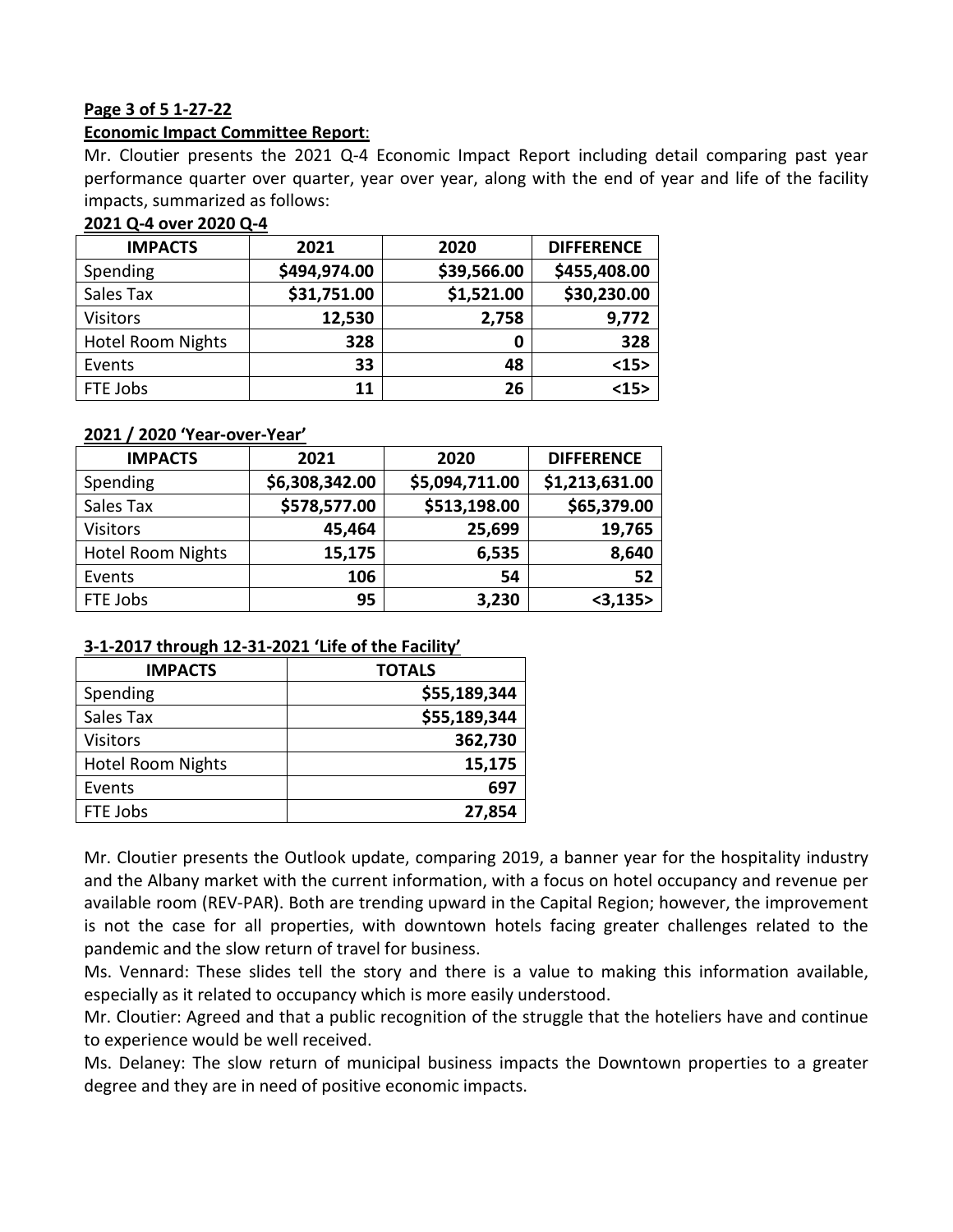# **Page 4 of 5 1-27-22**

### **Economic Impact Committee Report (continued):**

In review of the contracted services, Mr. Cloutier cites a slight improvement, actual over forecast, as a good indicator for this market, that recovery, albeit slow, is happening.

Ms. Delaney notes the increase in occupancy tax collections the result of taxable business returning before that of the not-for-profit sector which is not now subject to the Hotel/Motel Occupancy Tax.

Mr. Lerner: How do these numbers compare not necessarily nationally, but regionally / northeast? Ms. Delaney: Comparable but not directly as there are factors in this market that differ, but generally Albany is doing better than other areas of the country.

These outside services also suggest that the target time frame for recovery is improving as well, CBRE now projecting the second half of next year, previously forecast as Q-1-Q-2 of 2024.

As part of a C-Vent session, it was discussed that forms of hybrid meetings will likely be a long term feature of the meeting sector. Building on this there is a trend toward monetizing seminars which are pre-recorded using studio sets within existing venues to increase A/V revenue and in some instances as an additional revenue source from future pay-for-view streaming.

Ms. Reginelli: To address this, are there any facility changes needed?

Mr. Cloutier: Hotels are planning this on a smaller scale and each facility will need to address capacity.

Mr. Stewart: The technology is in place at the ACC as a result of the original investments and those upgrades made by ASM and ACES in response to the increase in hybrid, remote and seminar format events and the facility has the trained personnel for studio type set-ups. As such, what opportunities exist to monetize the programs needs to review by the sales team and perhaps offered to those clients who might not be aware of our capacity as a facility.

### **ASM Annual Report:**

Ms. Licygiewicz presents the 2021 Annual Report produced by ASMGlobal operator of the Albany Capital Center, highlighting the challenges, responses, and accomplishments as this facility supports and fully participates in the recovery of the hospitality industry.

This past year ASMGlobal hosted alternative event types, traditional in-person meetings, some larger events, along with sports training and tournament dates and the facility's first art exhibit open to the public. While there has been a marked reduction in the number of cancellations due to the Pandemic, there remains uncertainty among meeting planners, promoters, and especially not-for-profit organizations. This has resulted in many dates moving within the calendar and booking windows continuing to be noticeably short. As dates move and the calendar fills it remains a challenge to accommodate all requests.

In addition to my assuming the position of GM and Ana Messina being promoted to Sales Manager, ASMGlobal has made other personnel changes, including those related to security, operations, and parking management.